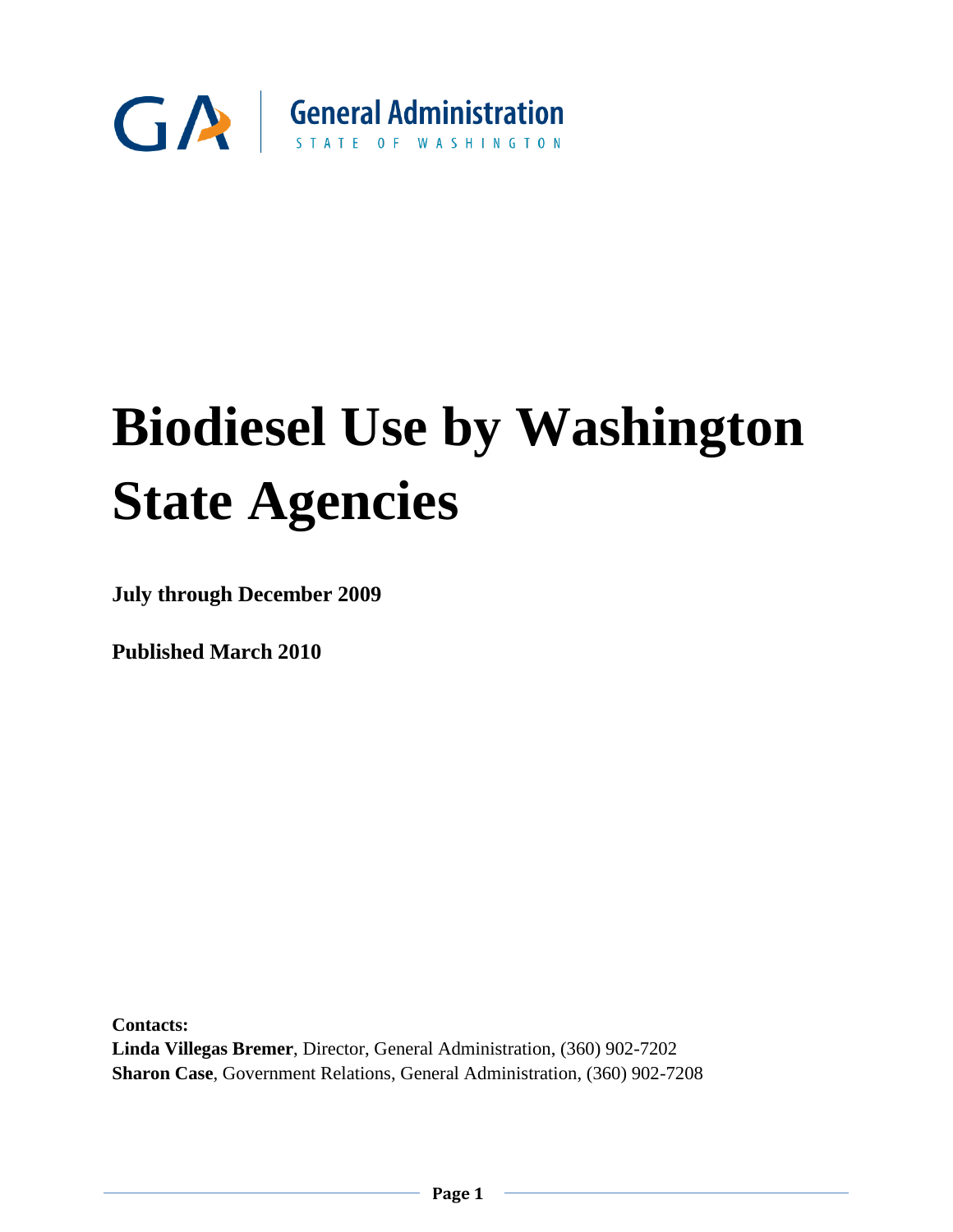## **Brief Summary of Report (July – December 2009)**

*Accomplishments* :

- No technical problems or performance issues reported
- Eastern Washington availability of biodiesel aided by in-line blending capability
- Biodiesel for use on land increased from 4.3 to 7.2 percent (68,000 101,000 gallons)
- Biodiesel for marine use increased from .37 to .83 percent (30,000 72,000 gallons)
- In-line blending now used at Seattle Harbor Island truck terminal
- WSF applied for National Clean Diesel Funding Assistance Program grant to offset infrastructure upgrade costs

#### *Recommendations:*

- Continue negotiations to expand in-line blending in Eastern Washington
- Resume in-line blending negotiations with two terminals
- Launch six-month outreach effort for re-bid of fuel contract

# **BACKGROUND**

In 2003 the State Legislature's attention to alternative sources of energy included the encouragement of state agencies to use biodiesel (B20 blends) in diesel-powered vessels, vehicles, and construction. Building on this effort, further action was taken in the 2006 Session to enact legislation that would help reduce the state's dependence on foreign oil, reduce emissions and stimulate local production and use of biodiesel. Engrossed Substitute Senate Bill (ESSB) 6508 required the state to:

- Establish a state renewable fuel standard; and
- Direct agencies to use a minimum of 20 percent biodiesel (B20) by total volume for operating diesel-powered vessels, vehicles, and construction equipment by June 1, 2009.

Due to serious budgetary constraints, the 2009 Legislature included a provision in the state's Transportation Budget (ESSB 5352) that reduced the biodiesel requirement for the Washington State Ferries (WSF). As the state's largest diesel user, WSF was directed to meet a minimum level of five percent biodiesel (B5) in the 2009-11 biennium, provided the price did not exceed the price of diesel by more than five percent.

# **REPORTING REQUIREMENTS**

Since July 1, 2006, state agencies have been required to report their biodiesel fuel use to the Department of General Administration (GA), including a description of any problems encountered and how they were resolved. GA is directed to compile and analyze the agency reports and provide its findings and recommendations to the Governor and the Legislature biannually.

This report covers the period of *July 1 through December 31, 2009*. Institutions of higher education are incorporated in this report, as they are included under the 20% biodiesel standard.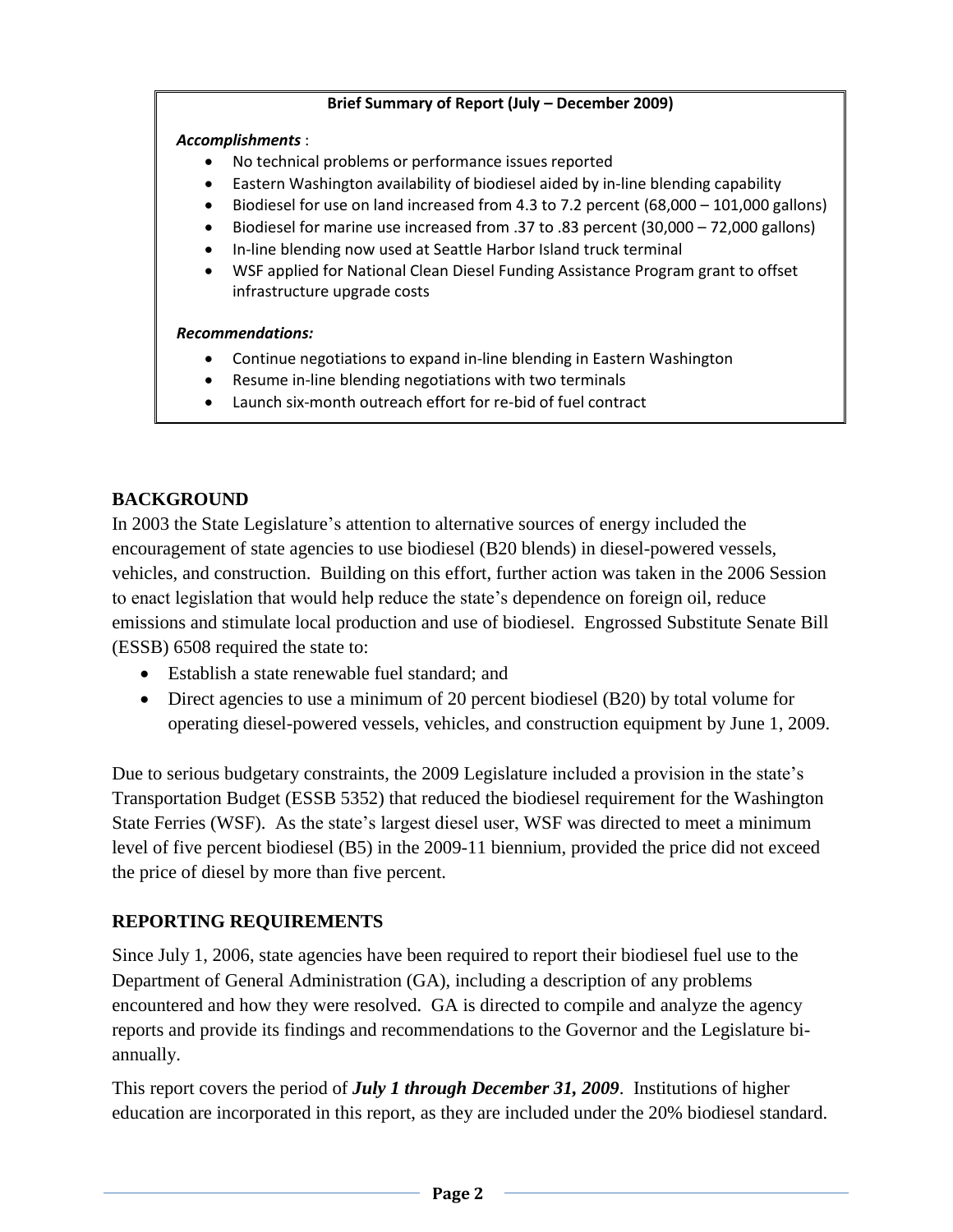However, state colleges and universities are not mandated to use the GA fuel contracts. Consequently schools may have additional fuel purchases not covered within this report. The use of the term "biodiesel" in the context of this report means pure biodiesel (B100) unless otherwise designated.

# **STATE DIESEL USE**

State agencies, including institutions of higher education, purchase approximately 26 million gallons of fuel annually, 75 percent of which is diesel. Since state-owned vehicles widely utilize WSDOT fuel stations, the Department of Transportation (DOT), including WSF, accounts for approximately 97 percent of the diesel purchased by state agencies.



To satisfy state government's need for bulk fuel and to most effectively leverage Washington's collective buying power, almost all the state's diesel is purchased through contracts administered by GA. In 2005, GA invited all local governments to participate in the creation of the state's bulk-fuel delivery contracts. This action enabled GA to leverage the projected purchasing power of an additional 44 million gallons of fuel (including diesel, gasoline and heating oil) annually, 97 percent of which is purchased in Western Washington.

Although DOT (including WSF) is the largest state agency contract user, more than 120 government entities are utilizing the state contract to purchase 65 million gallons of fuel per year. Currently contract users can expect to pay 11 cents less per gallon than retail. A client agency contract adoption rate of almost 99 percent further confirms the value of the state fuel contract.

# **STATE BIODIESEL USE**

During the period July 1- December 31, 2009, more than 9.9 million gallons of diesel were purchased by state agencies through the state fuel contract, including 172,000 gallons of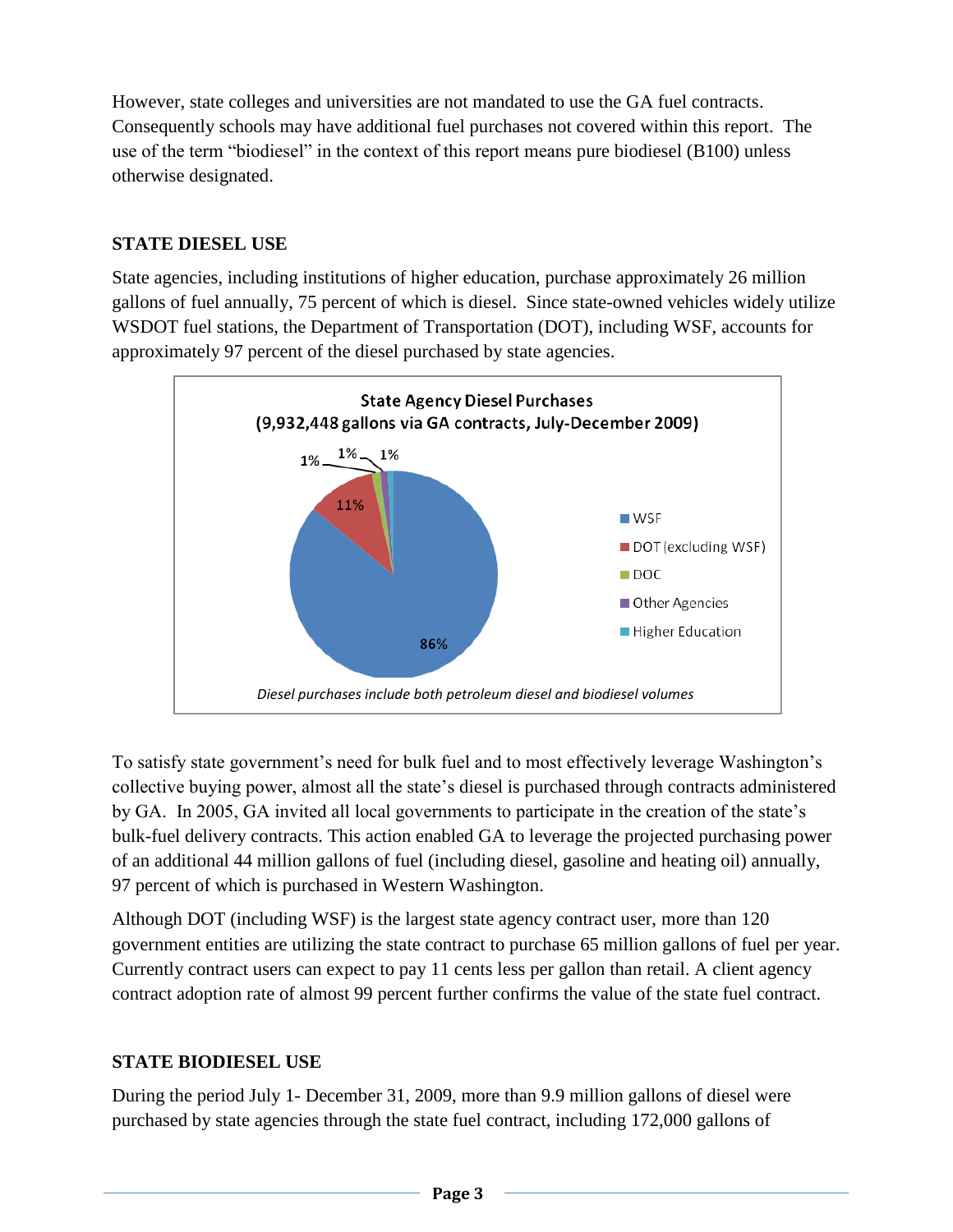biodiesel. This is an increase of more than 74 percent from the 99,000 gallons purchased in the first six months of the year. Biodiesel use by state ferries more than doubled, as a B5 biodiesel blend became the standard fuel used by six vessels in the fleet. Biodiesel use in vehicles and equipment increased by more than 50 percent over the previous six months as higher blends became available at DOT fuel stations.



## **Marine Sector**

WSF purchases more than 16 million gallons of diesel annually from three different locations, depending on vessel size and route. The availability of in-line fuel blending at the Seattle Harbor Island truck terminal has allowed WSF to implement the B5 requirement for six vessels that fuel from this facility. Meanwhile WSF continues to work with its fuel suppliers and GA to achieve in-line blending or other creative ways to make biodiesel available at the two other terminals.

| Diesel    | <b>Biodiesel</b> | <b>Total Gallons</b> | <b>Biodiesel %</b> |
|-----------|------------------|----------------------|--------------------|
| 8,463,792 |                  | 8,535,016            | .) 83%             |

**Biodiesel Use by State Ferries: July - December 2009**

In December 2009, WSF applied for an EPA grant through its National Clean Diesel Funding Assistance Program to support use of biodiesel in vessels that fuel at the Anacortes truck terminal. These vessels consume 35 percent of the total fleet fuel volume. The grant would underwrite storage and blending infrastructure improvements, and help offset any price differential. Grant awards are anticipated in March 2010.

The limitation of the 5 percent price differential placed on WSF purchases in the State Transportation Budget was not a factor during the period July 1 - December 31, 2009. For example, the daily percentage difference between petroleum diesel and a B5 biodiesel blend during December 2009 ranged from 1 to 3 percent.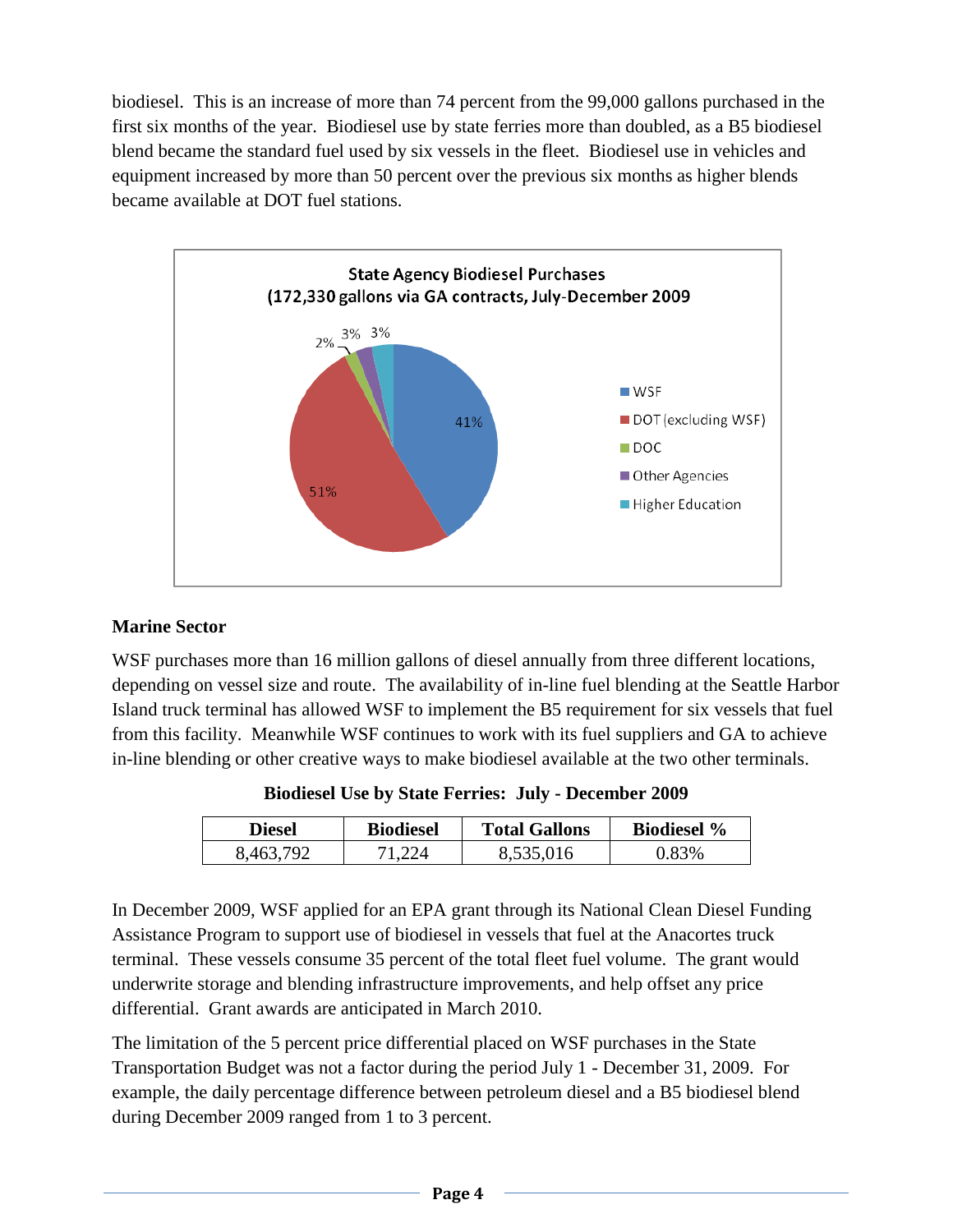

## **Land Sector**

The total amount of biodiesel used by state agencies for use on land (other than WSF), increased from 68,000 gallons in the first six months of 2009 to 101,000 gallons in the remaining six months. The amount of biodiesel purchased increased from 4.3 to 7.2 percent.

| <b>Agency Name</b>      | <b>Diesel</b> | <b>Biodiesel</b> | <b>Total Gallons</b> | <b>Biodiesel %</b> |
|-------------------------|---------------|------------------|----------------------|--------------------|
| $DOT$ (land use)        | 973,733       | 87,663           | 1,061,396            | 8.3%               |
| DOC                     | 122,655       | 3,240            | 125,895              | 2.6%               |
| Other Agencies          | 111,448       | 4,301            | 115,749              | 3.7%               |
| <b>Higher Education</b> | 88,490        | 5,902            | 94.392               | 6.3%               |
| <b>Total</b>            | 1,296,326     | 101,106          | 1,397,432            | 7.2%               |

#### **Biodiesel Use by State Agencies: July - December 2009**

The seasonal nature of biodiesel use can be seen in historic quarterly data, with the highest levels of use in the warmer months and lower levels in the colder months. This has been primarily attributed to gelling concerns, especially relating to DOT snow removal equipment. Removing this variability through an exponential trend line shows state agencies making steady progress in biodiesel use. In addition, it is anticipated that a recently initiated pilot project by DOT will help identify best practices for cold weather biodiesel purchasing and long-term storage.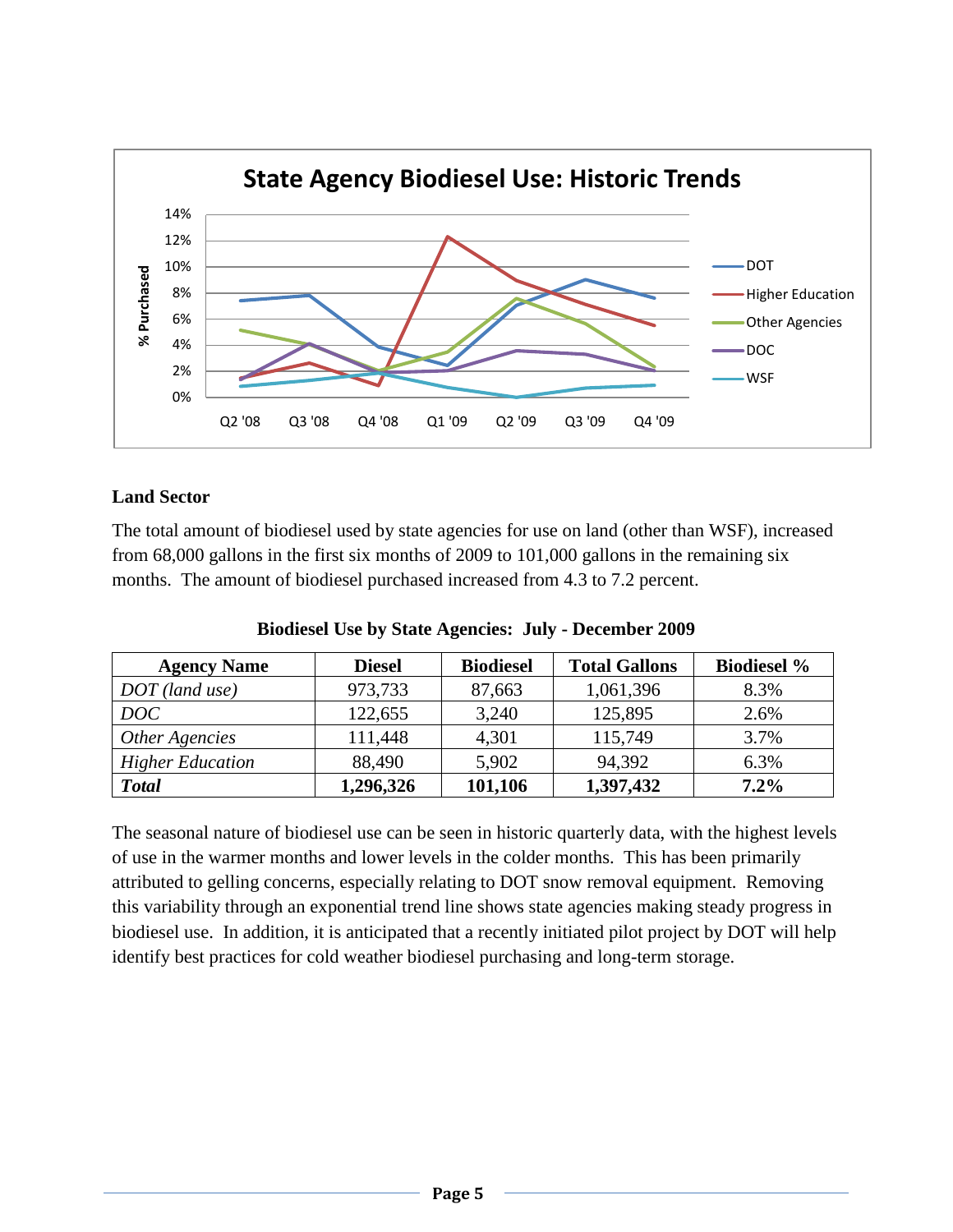

# **KEY FINDINGS AND UPDATES**

## **Land Sector**

- No technical problems or performance issues were reported by any agency using biodiesel during this reporting period.
- The ability of state agencies to increase biodiesel use in rural areas, especially in Eastern Washington, has been hampered by a lack of availability. However, one Eastern Washington bulk fuel delivery contractor recently upgraded its operations to support inline blending with Washington-produced biodiesel. This should help resolve biodiesel availability problems in portions of Eastern Washington.
- DOT recently initiated testing of three vehicles using biodiesel blends ranging from B40 to B70. This effort will explore cold weather performance and long-term storage for these high-level blends.
- This spring, GA will launch a six-month outreach effort as part of its process to finalize a re-bid of the state's replacement bulk fuel contract in April 2011. This will include extensive stakeholder work and demand profiling.

# **Marine Sector**

- The Seattle Harbor Island truck terminal now offers in-line blended biodiesel, enabling all WSF vessels serviced by this terminal to comply with the 5 percent biodiesel mandate.
- GA is negotiating with operators of the Seattle Harbor fuel pier and the Anacortes fuel delivery contractor to install infrastructure upgrades necessary to supply WSF with inline blended biodiesel.
- WSF recently applied for a \$614,469 National Clean Diesel Funding Assistance Program grant that would help offset the infrastructure upgrade costs necessary to gain access to in-line blended biodiesel at Anacortes.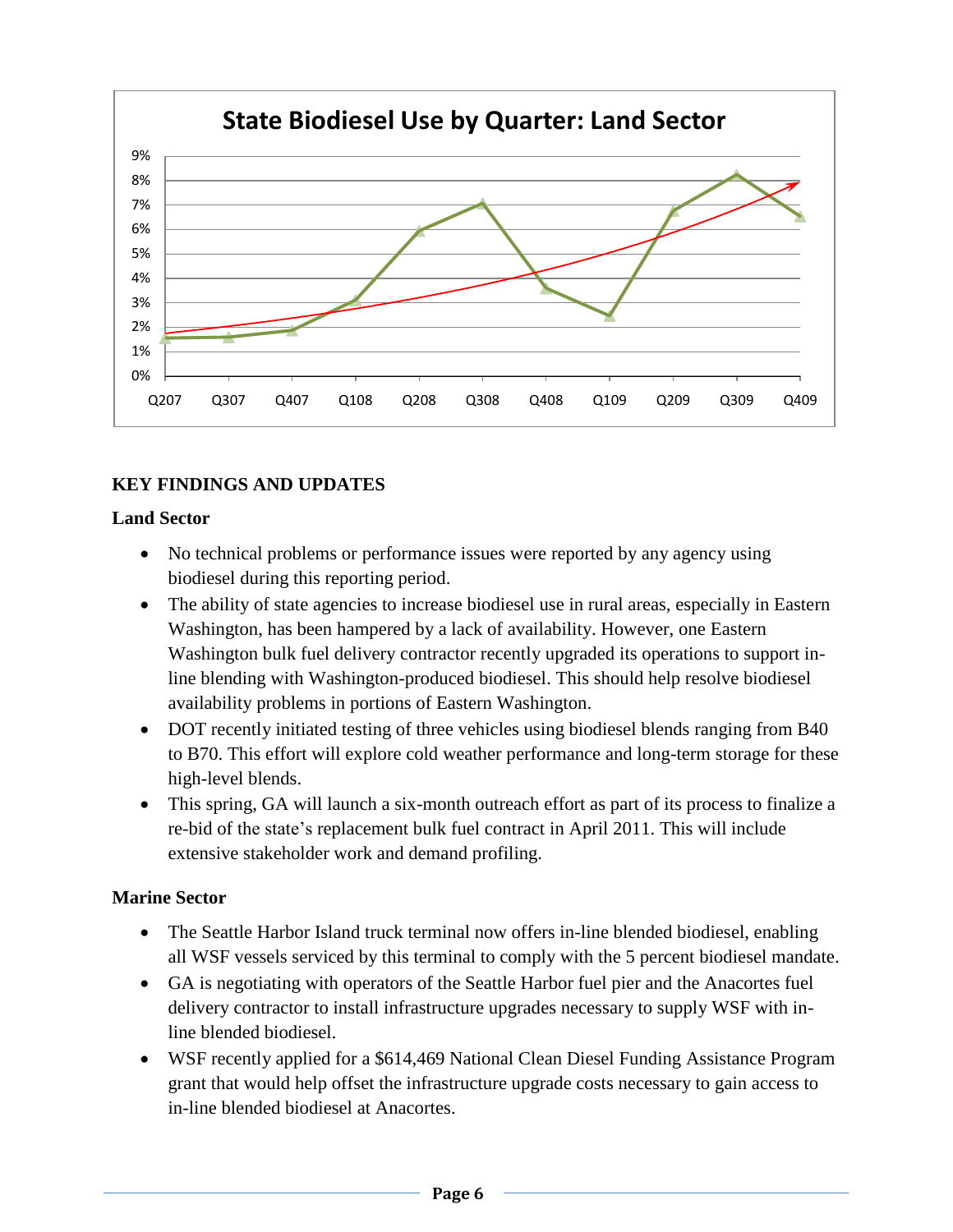# **OTHER FACTORS AFFECTING BIODIESEL USE AND AVAILABLITY**

## **Expiration of Federal Biodiesel Tax Credit**

Beginning in 2005, blenders of biodiesel were eligible to receive a \$1 per gallon federal tax credit, which is reflected in state contract prices. However, the blender credit expired December 31, 2009. Extension of the tax credit through December 31, 2010 is widely anticipated. House legislation that includes the tax credit extension was passed by the U.S. Senate in March and awaits final action. Pricing and availability may be affected if the credit is not renewed.

## **Limited In-Line Blending Infrastructure**

When the state's current fuel contracts were bid, splash blending (a relatively simple process not requiring additional equipment) was a common practice. Since then, in-line blending has become an industry-recognized best practice and a factor affecting the amount of biodiesel used by the state. This blending method at the terminal allows for the most streamlined and flexible approach to introducing biodiesel into the market. Otherwise, distributors absorb the additional cost and liability of blending the fuel themselves, thus reducing economies of scale and increasing costs to the consumer.

Transitioning to in-line blending at some fuel terminals requires infrastructure upgrades to blend biodiesel in one continuous stream. Some have been slow to make these upgrade investments given the general economic conditions and the lack of market demand for biodiesel. Without infrastructure upgrades, the availability of in-line blended biodiesel in some Western Washington locations will continue to present challenges.

## **Uncertainty about Renewable Fuel Standards**

Due to uncertainties surrounding state and national renewable fuel standards, many fuel contractors have been reticent to upgrade their biodiesel storage and blending infrastructure. This is a contributing factor to limited availability of biodiesel in Washington. It is believed usage will increase as additional fuel terminals begin offering biodiesel blends to distributors.

## **RECOMMENDATIONS/ACTION ITEMS**

The following action items have been identified for GA:

- Continue to pursue negotiations with the Eastern Washington bulk delivery contractor now supplying in-line blended biodiesel from an in-state producer to expand coverage throughout Eastern Washington.
- Resume in-line blending negotiations with marine fuel contractors, including the Seattle Harbor Island Pier terminal and the Anacortes terminal.